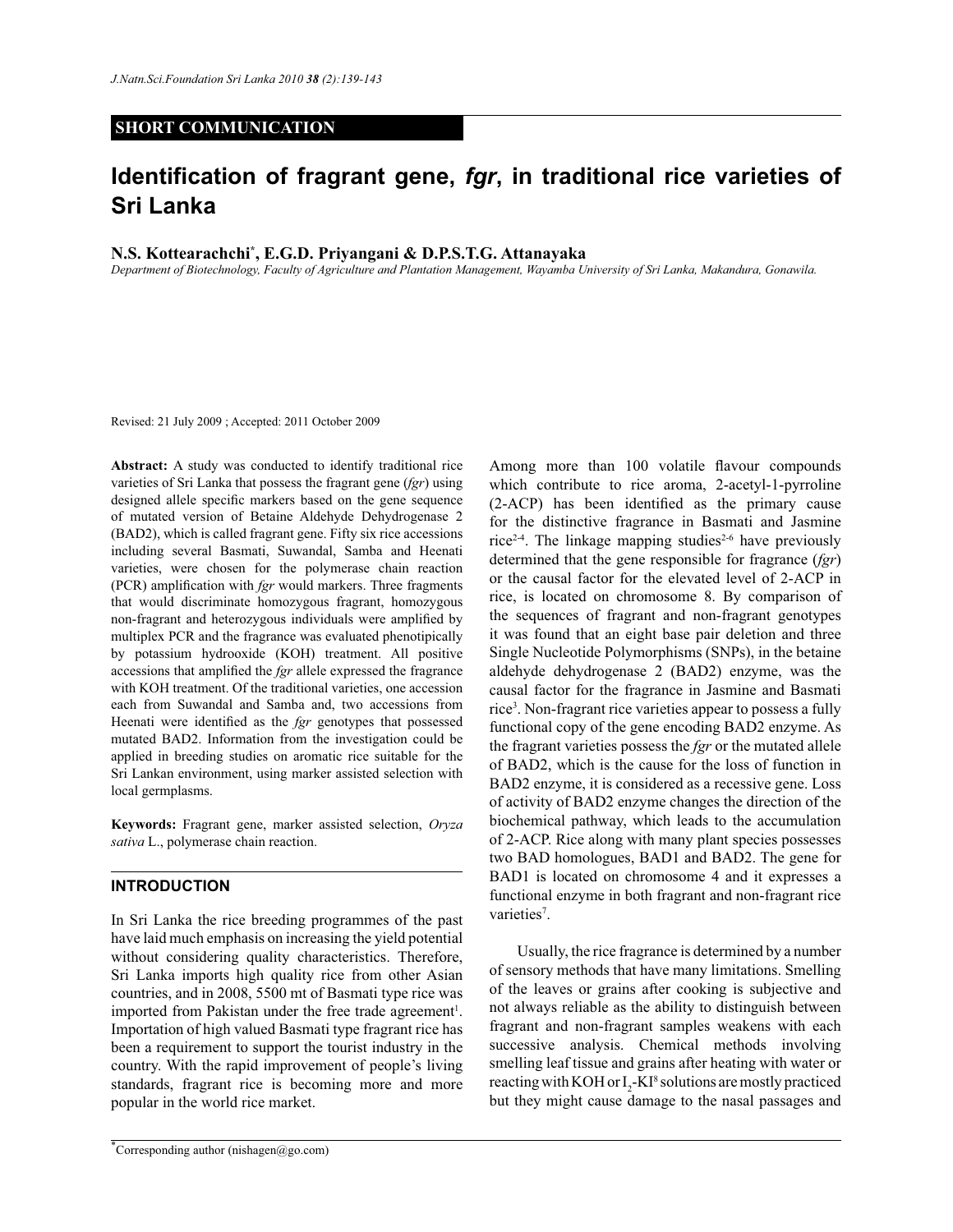senses become saturated after few analysis. Moreover all of these methods depend on personal variations. Identification of 2-ACP using gas chromatography is a reliable method, but expensive, time consuming and requires large samples of tissue which is not practical at early stages of the breeding programmes. Hence, identification of fragrance using molecular markers has advantages over traditional methods because they can be adopted to use in early seedling stages avoiding the effects of individual variations.

 In Sri Lanka, only two high yielding aromatic rice varieties, namely Lanka Samurdi and At306 have been bred up to date. Unfortunately, aromatic rice cultivars, particularly Basmati rice from India and Pakistan often produce low yields because of low resistance to rice diseases and limited adaptation to a new environment<sup>6</sup>. Therefore, development of rice varieties suitable for the local environment with a fragrant trait is a current requirement. This can be easily achieved by introducing *fgr* gene of Basmati into local Sri Lankan rice varieties using MAS (Marker Assisted Selection). This study was conducted to discriminate fragrant and non-fragrant genotypes using *fgr* specific markers, and to investigate local traditional varieties that possess *fgr* to be used in breeding rice varieties suitable for local environments.

# **METHODS AND MATERIALS**

*Experimental site and planting material*: This study was undertaken in the year 2008 at the Department of Biotechnology of the Faculty of Agriculture and Plantation Management, Wayamba University of Sri Lanka, Makandura, Gonawila. A total of 56 accessions (Table 1) was tested including Basmati, Suwandal, Samba, Heenati and other locally improved rice varieties. Seeds of all accessions were obtained from the Gene Bank of the Plant Genetic Resources Center (PGRC), Department of Agriculture, Gannoruwa, Peradeniya.

*PCR Amplification*: Leaves of two-week old rice seedlings planted on wetted petri dishes were used for the extraction of genomic DNA using a previously reported method<sup>9</sup>. A total volume of 15µL of PCR mixture consisting of 5µL of extracted DNA, 1.5µL of 10X PCR buffer, 1.2µL of 25m M deoxyribonucleotide triphosphates (dNTPs), 1µL (20 pmol/ $\mu$ g) of 4 types of primers (Hokkaido Systems Co Ltd., Japan) and 0.2µL of *Taq* DNA polymerase (Sigma, USA), were used for each amplification. The sequences<sup>3</sup> of the primers used were; External Sense Primer (ESP): TTGTTTGGAGCTTGCTGATG, Internal Fragrant Anti-sense Primer (IFAP): CATAGGAGCAGCTGAAATATATACC, Internal Non-fragrant Sense Primer (INSP):

CTGGTAAAAAGATTATGGCTTCA and External Antisense Primer (EAP): AGTGCTTTACAAGTCCCGC. Amplification was performed in a T-Cy thermal cycler (CreaCon Technologies, The Netherlands) under the temperature profile consisting of an initial denaturing at 95<sup>o</sup>C for 5 min followed by 35 cycles of 1 min at 95<sup>o</sup>C, 30 s at  $58^{\circ}$ C (primer annealing), 1 min at  $72^{\circ}$ C and final cycle of 5 min at 72 $\degree$ C. Amplified PCR products (5 $\mu$ L) were electrophoresed in 1.3% agarose gel containing 0.5µg/mL ethidium bromide. PCR amplification was repeated twice for the accessions that showed either the fragrant allele or fragrant phenotype, to confirm the particular data.

*Fragrance evaluation*: Three seeds from each accession were planted in 15 x 30 cm sized black polythene bags under standard management practices in the net house. Fragrance was evaluated according to the slightly modified method described by Sun *et al.* <sup>10</sup>. When the plants were at tillering stage, 1g of leaves was excised, cut into small pieces and incubated with 2.5 mL of 0.5% KOH in a petri dish at room temperature. After 15 min of incubation, samples were opened one by one and the odour was smelled by a three member panel. Evaluation was conducted batch wise, randomly, in order to avoid desensitization and evaluation of each sample was repeated twice. Smelled odour was categorized as fragrant if it was similar to the odour given by the positive control sample, Basmati-India (Acc.No. 11916).

# **RESULTS**

In this study, external primers, ESP and EAP generated a fragment of approximately 580bp as a positive control in all 56 samples (Figure 1 A and B). Internal primers, INSP and IFAP have given two bands when paired with external primers, ESP and EAP. IFAP primer sequence has been designed specifically for the *fgr* gene which gives fragrant genotype and INSP primer sequence has been designed specifically for the wild type sequence of *fgr* locus which gives non-fragrant genotype<sup>3</sup>. Accordingly, as shown in the Figure 1-A and B, ESP and IFAP primer pair amplified a 257bp band showing the marker for fragrant genotype. Lanka Samurdi (Acc.No.8921) in Figure 1-A and Basmati-India (Acc. No.7018), Suwandal (Acc.No.4802) and Kaluheenati (Acc.No.3989) in Figure 1-B indicated the homozygous fragrant genotypes because they amplified 257bp band. EAP and INSP primer pair amplified a 355bp band showing a marker for non-fragrant genotype. Lane 1-3 of Figure 1-A and lane 8-9 and 11-12 of Figure 1-B revealed the homozygous non fragrant genotypes because of the presence of the 355bp amplified band. Lane 4 of Figure 1-A which contained Basmati (Acc.No.11127) indicated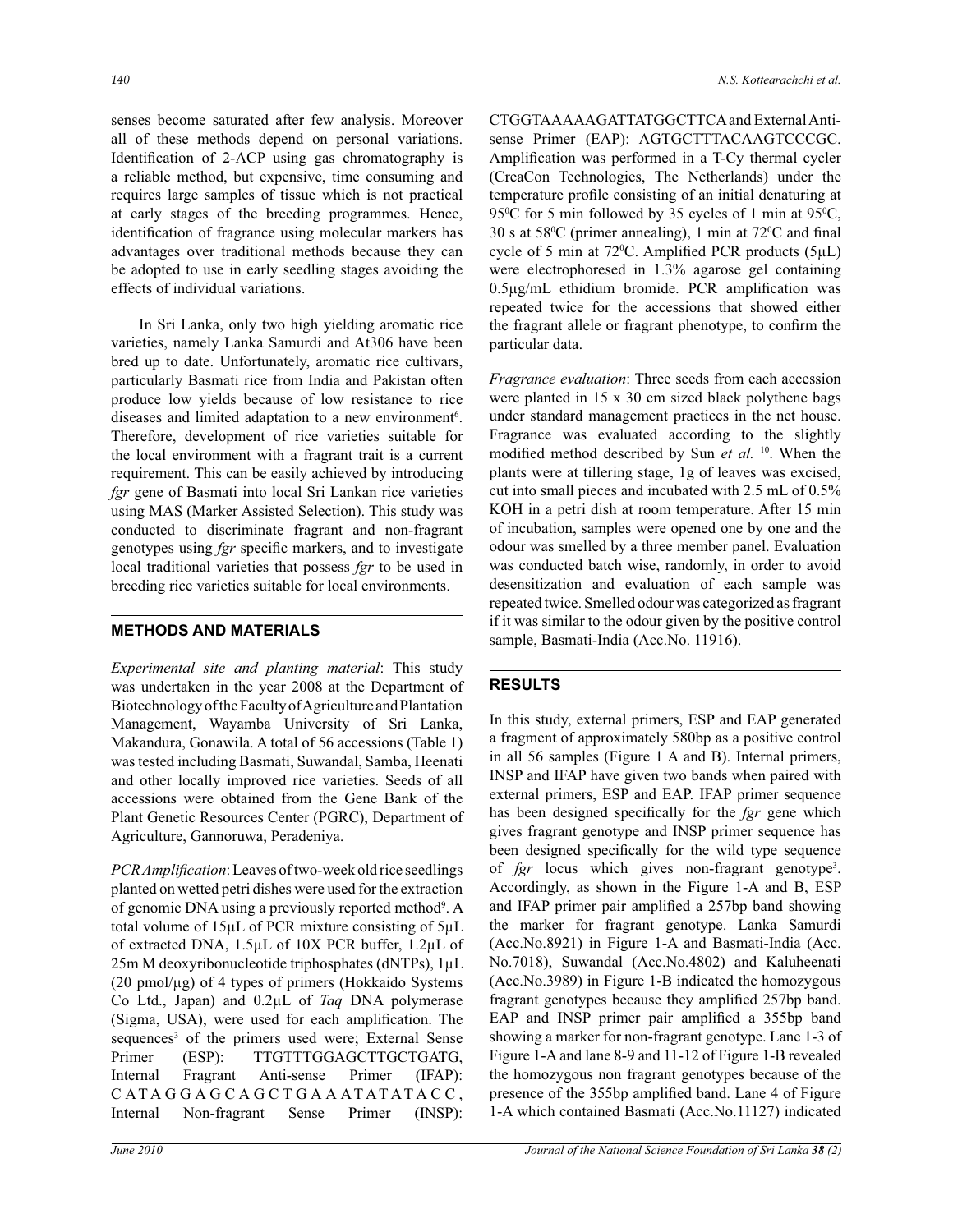|  | <b>Table 1:</b> Identification of the allele category based on the PCR amplification using $fgr$ markers |  |  |  |  |  |  |  |
|--|----------------------------------------------------------------------------------------------------------|--|--|--|--|--|--|--|
|--|----------------------------------------------------------------------------------------------------------|--|--|--|--|--|--|--|

| Acc.No.        | Variety              | Genotype<br>$(+/-)*$ | Phenotype<br>$(+/-)$ # | Acc.No.  | Variety        | Genotype<br>$(+/-)*$ | Phenotype<br>$(+/-)$ #   |
|----------------|----------------------|----------------------|------------------------|----------|----------------|----------------------|--------------------------|
| <b>Basmati</b> |                      |                      |                        | 11041    | Kalu Heenati   | $\overline{a}$       |                          |
| 07018          | Basmati Indian       | $\! + \!\!\!\!$      | $\! + \!\!\!\!$        | 10728    | Kalu Heenati   | $^{+}$               | $^{+}$                   |
| 11916          | Basmati Indian       | $^{+}$               | $^{+}$                 | 3851     | Kalu Heenati   |                      |                          |
| 06775          | Basmati Indian       |                      | $\overline{a}$         | 4086     | Kalu Heenati   |                      |                          |
| 07030          | Basmati Nepal        | $^{+}$               | $^{+}$                 | 4991     | Kalu Heenati   |                      |                          |
| 06944          | Basmati Pakistan     |                      | ÷.                     | 5484     | Kalu Heenati   | ÷.                   |                          |
| 004920         | Basmati Sri Lankan   |                      | $^{+}$                 | 3989     | Kalu Heenati   | $\ddot{}$            | $+$                      |
| 006152         | Basmati              | $^{+}$               | $^{+}$                 | 12095    | Kalu Heenati   |                      |                          |
| 11127          | Basmati              | $^{+/-}$             | ÷.                     | 3264     | Heenati        |                      |                          |
| 11915          | Pusa Basmathi        | $^{+}$               | $^{+}$                 | 2087     | Heenati        |                      | $^{+}$                   |
| 10984          | Subramanium Basmathi | $\overline{a}$       | $^{+}$                 | 2098     | Heenati        |                      |                          |
|                |                      |                      |                        | 6402     | Heenati        |                      | $\overline{a}$           |
| Suwandal       |                      |                      |                        |          |                |                      |                          |
| 4366           | Suwandal             |                      | L,                     | 4377     | Wanni heenati  |                      |                          |
| 5420           | Suwandal             |                      |                        | Others   |                |                      |                          |
| 4471           | Suwandal             |                      |                        | 6316     | Hatapaduru vee |                      |                          |
| 4197           | Suwandal             |                      |                        | 6279     | Murungakayan   |                      |                          |
| 10729          | Suwandal             |                      |                        | 6286     | Suli           |                      |                          |
| 4802           | Suwandal             | $\ddot{}$            | $^{+}$                 | 11599    | Oryza nivara   |                      |                          |
| 10646          | Suwandal             |                      | $^{+}$                 | 10637    | Jasmine        |                      |                          |
|                |                      |                      |                        | 4655     | Rathal         |                      |                          |
| Samba          |                      |                      |                        |          |                |                      |                          |
| 3507           | Suwanda Samba        | $^{+}$               | $^{+}$                 | 4759     | Kurulu Thuda   |                      | $^{+}$                   |
| 2199           | Suwanda Samba        | ÷                    | ÷.                     | 4844     | Koththamalli   |                      |                          |
| 9629           | Suwanda Samba        |                      | L.                     | 6278     | Mudukirial     |                      |                          |
| 4065           | Heen Samba           |                      |                        | 4361     | Suduru         |                      |                          |
| 3910           | Heen Samba           | L.                   |                        | 6376     | Dahanala       |                      |                          |
| 4239           | Heen Samba           |                      |                        | Improved |                |                      |                          |
| 4692           | Seera Samba          |                      |                        | 11030    | At306          | $^{+}$               | $^{+}$                   |
| 3196           | Samba                |                      |                        | 2762     | Bw265          |                      |                          |
|                |                      |                      |                        | 4483     | Bg400-1        |                      |                          |
| Heenati        |                      |                      |                        |          |                |                      |                          |
| 4124           | Maha heenati         |                      |                        | 8921     | Lanka Samurdi  | $^{+}$               | $^{+}$                   |
| 11089          | Kalu heenati         | $\overline{a}$       | $\overline{a}$         | 8920     | Bg360          | $\overline{a}$       | $\overline{\phantom{a}}$ |

\*(+) Presence of fragrant allele, (-) Absence of fragrant allele, (+/-) Heterozygous genotype

# (+) Expression of fragrance by KOH treatment, (-) Absence of fragrance by KOH treatment



**Figure 1:** PCR profile generated from several rice varieties using *fgr* markers

A: Lane M:100 bp ladder DNA marker. Lane 1: Suwandel (Acc.No. 4802) Lane 2: Kalu Heenati (Acc. No.12095) Lane 3: Jasmine (Acc.No.10637), Lane 4: Basmati (Acc.No. 11127), Lane 5: Lanka Samurdi (Acc. No.8921)

B: Lane 6: Basmati-India (Acc.No.7018), Lane 7: Suwandal (Acc.No. 4802), Lane 8: Basmati-Pakistan (Acc.No.6944), Lane 9: Koththamalli (Acc.No.4844): Lane 10: Kaluheenati (Acc.No.3989), Lane 11: Rathal (Acc.No.4655), Lane 12: Kuruluthuda (Acc.No.4759)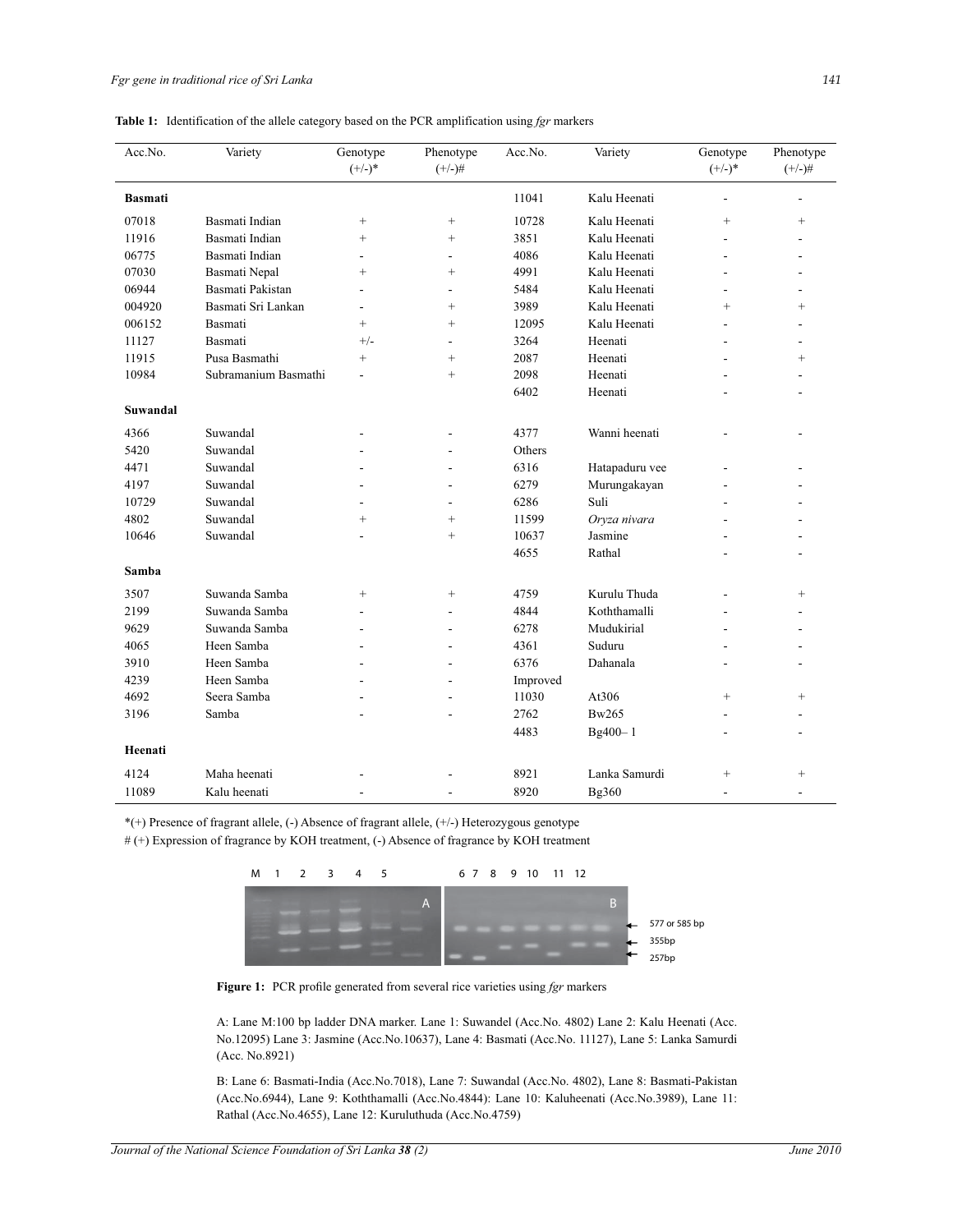heterozygous genotype as this lane contained both 257bp and 355bp bands.

 The odour type given by the smelling of chopped leaves with 0.5%KOH was categorized as fragrant or non-fragrant as shown in Table 1. Of 10 types of Basmati tested, Subramanium Basmati and Basmati-Sri Lanka did not amplify the 257bp fragrant band although they expressed fragrance when smelling. Five Basmati accessions demonstrated homozygous *fgr* genotype, showing only 257bp allele and they also expressed aroma phenotypically with KOH treatment. Basmati type with Acc.No.11127 revealed that it is not a pure line for the fragrance as it expressed both 257bp and 355bp bands, the heterozygous allele combination. As expected this line did not produce any fragrance with KOH treatment because of the recessive trait. Other two Basmati accessions, Acc.No.06944 and Acc.No.06775 produced neither *fgr* genotype nor fragrance phenotype even though they were labelled as Basmati.

 One Suwandal accession, Acc.No.4802, one Samba accession, Acc.No.3507 and two Heenati accessions, Acc.No.10728 and Acc.No.3989 exhibited *fgr* genotype, and they did express fragrance phenotype with KOH treatment. One Suwandal accession, Acc.No.10646, one Heenati accession, Acc.No.2087 and Kurulu Thuda accession, Acc.No.4759, did not exhibit *fgr* gene although they were positive for the KOH treatment.

#### **DISCUSSION**

As multiplex PCR was conducted with four primers in a single PCR mixture, all polymorphic outcomes observable in one lane of agarose gel. This method gives an advantage by saving time and chemicals without compromising test utility for use by rice breeders in genotypic screening programmes for fragrance on a mass scale.

 Of the tested improved varieties, only Lanka Samurdi and At306 exhibited 257bp *fgr* allele. Lanka Samurdi was developed in Sri Lanka, by crossing At402 variety and Basmati442 variety<sup>12</sup>. At306, a popular aromatic commercial variety in Sri Lanka, was developed by crossing At5 with IR49517-41-1-6-2-3. Development of a fragrant line takes nearly a decade as it needs much screening and field trials (*Personal communication*, *B.D. Pathinayake*). Therefore, the assessment system used in this study will be useful for the development of fragrant rice within a short time period.

 There is no evidence to prove that the fragrance is a quantitative trait locus (QTL) because the fragrance assessed by gas chromatography does not exhibit

normal distribution, Instead, the populations are distributed in a discrete manner<sup>4,7</sup>. Five traditional rice accessions expressed 2-ACP odour when compared with the positive controls, although it was not possible to prove the presence of the *fgr* allele at BAD2 locus. The markers used in this study were developed based on the 8bp deletion located at the  $7<sup>th</sup>$  exon of BAD2<sup>3</sup>. A previous study<sup>7</sup> also reported that the 8bp deletion in *fgr* gene may not be the only cause for aroma and they suggested that at least one other mutation may drive the accumulation of 2-ACP. They found that several aromatic accessions containing 2-ACP, at the Genetic Resources Center of the International Rice Research Institute, collected from different countries, did not possess 8bp deletion in the BAD2. Accordingly, Sri Lanka has been mapped in the region having aromatic rice varieties lacking the *fgr* gene. Proving this information, later, a study<sup>11</sup> discovered another new fragrant allele causing the fragrant phenotype. The new fragrant allele has 7bp deletion in exon 2 of the same BAD2 homologue. It is not known whether the accessions that did not amplify the 257bp band in this study, but exhibited fragrance when smelling, contain null *fgr* allele in exon 2 or another mutated gene which increases the level of 2-ACP. Hence these accessions should be studied further to give some insight into the understanding of the aroma genes in *Oryza sativa* L.

 In conclusion, all accessions that contained 8bp deletion at the 7th exon of BAD2 or *fgr* allele were positive for KOH treatment. Hence, breeders can be encouraged to utilize the discrimination procedure of fragrance and non-fragrance using ESP, IFAP, INSP and EAP markers. They can easily incorporate the *fgr* gene when improving rice varieties by MAS by selecting the fragrant lines at early breeding cycles. One Suwandal accession, one Suwanda Samba accession and two Heenati accessions, possessing *fgr* gene were identified among the Sri Lankan traditional rice varieties. Now breeders can utilize these accessions in their breeding programmes where Basmati varieties are difficult to be used. Moreover, these traditional varieties suitable for the native environment may have other beneficial characters that Basmati varieties do not possess.

#### **Acknowledgement**

The work was supported by the NRC Grant 09-11 by the National Research Council. The authors express their gratitude to the Gene Bank Division of the Plant Genetic Resource Center, Gannoruwa, Peradeniya for making available rice accessions. Authors thank Mr.B.D. Pathinayake at the Rice Research Station, Ambalantota and Prof. S.J.B.A. Jayasekara, Head of the Department